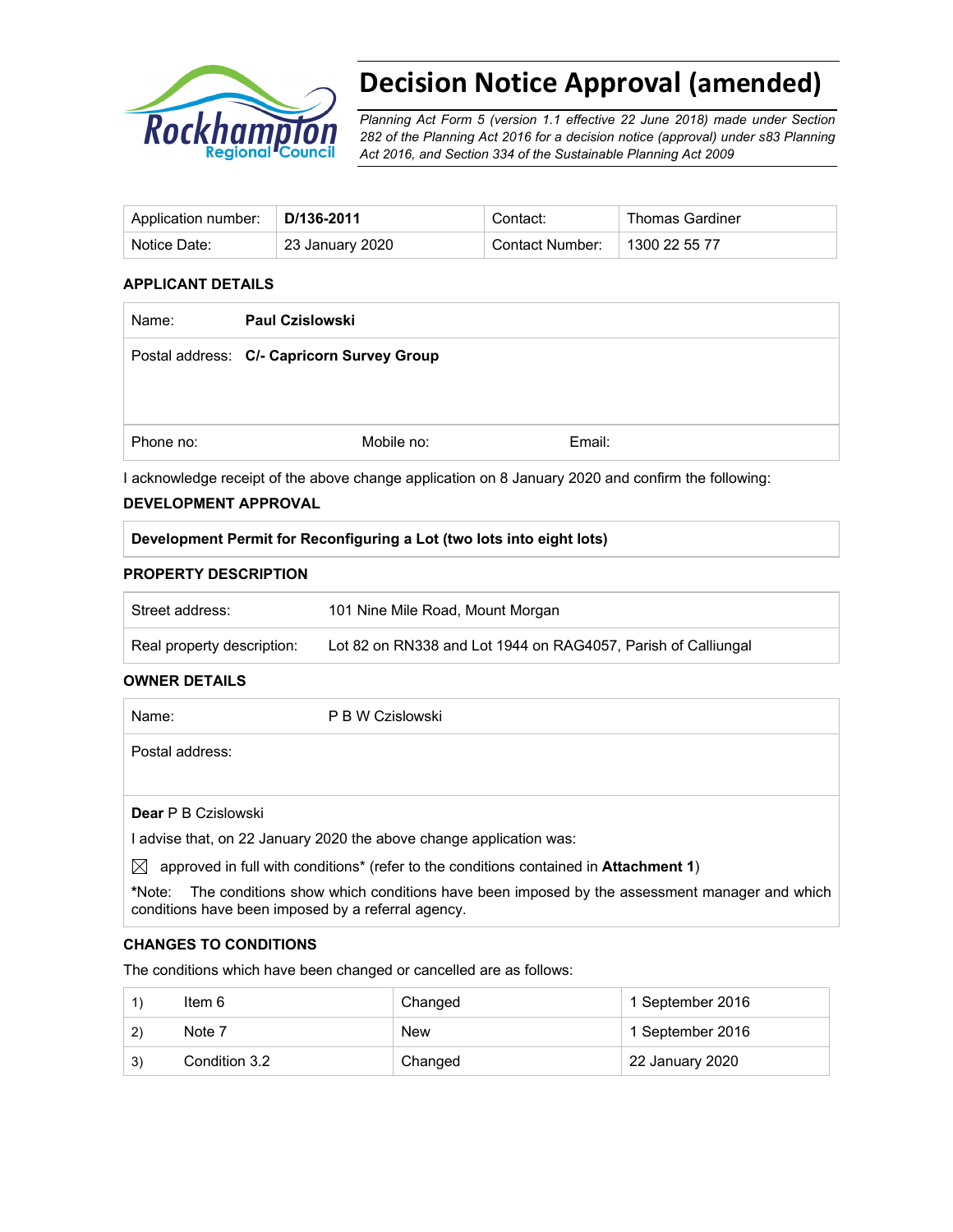### **1. DETAILS OF THE APPROVAL**

|                                                                                                                                                                                                        | <b>Development</b><br><b>Permit</b> | <b>Preliminary</b><br>Approval |
|--------------------------------------------------------------------------------------------------------------------------------------------------------------------------------------------------------|-------------------------------------|--------------------------------|
| Development assessable under the planning scheme, superseded<br>planning scheme, a temporary local planning instrument, a master<br>plan or a preliminary approval which includes a variation approval | ⋉                                   |                                |
| - Reconfiguring a lot                                                                                                                                                                                  |                                     |                                |

#### **2. CONDITIONS**

This approval is subject to the conditions in Attachment 1.

#### **3. FURTHER DEVELOPMENT PERMITS REQUIRED**

Please be advised that the following development permits are required to be obtained before the development can be carried out:

| Type of development permit required | Subject of the required development permit |
|-------------------------------------|--------------------------------------------|
| <b>Operational Works</b>            | Road Works                                 |
|                                     | Access Works                               |

#### **4. REFERRAL AGENCIES**

The following Referral Agencies were activated by this application.

#### **Referrals** *– triggered by other assessable development under schedule 7 of the Sustainable Planning Regulation 2009 (whether or not the development is also assessable under a planning scheme)*

| For an application involving                                                                                                     | Name of agency | <b>Status</b> | <b>Address</b>                                            |
|----------------------------------------------------------------------------------------------------------------------------------|----------------|---------------|-----------------------------------------------------------|
| <b>RECONFIGURING A LOT</b>                                                                                                       |                |               |                                                           |
| If any part of the lot is-<br>subject to an electricity<br>(i)<br>easement; or<br>(ii) within 100 metres of a<br>substation site | Ergon Energy   | Advice        | Ergon Energy<br><b>IPO Box 15107 Brisbane Qld</b><br>4001 |

#### **Referrals** *–in relation to development made assessable against a local government's planning scheme*

| For an application involving                                                                                                                                                                 | Name of agency                                                                                                                                       | <b>Status</b> | <b>Address</b>                                                                                                                                                     |
|----------------------------------------------------------------------------------------------------------------------------------------------------------------------------------------------|------------------------------------------------------------------------------------------------------------------------------------------------------|---------------|--------------------------------------------------------------------------------------------------------------------------------------------------------------------|
| <b>RECONFIGURING A LOT</b>                                                                                                                                                                   |                                                                                                                                                      |               |                                                                                                                                                                    |
| On land not contiguous to a<br>State -controlled road, for a<br>the<br>exceeding<br>purpose<br>thresholds set in schedule 11 of<br>Planning<br>Sustainable<br>lthe<br><b>Regulation 2009</b> | Department of<br>Infrastructure, Local<br>Government and<br>Planning<br>(Previously known as<br>Department of<br><b>Transport and Main</b><br>Roads) | Concurrence   | Department of<br>Infrastructure, Local<br>Government and Planning<br>Online:<br>www.dilgp.gld.gov.au/MyDAS<br>Postal:<br><b>PO Box 113</b><br>Rockhampton Qld 4700 |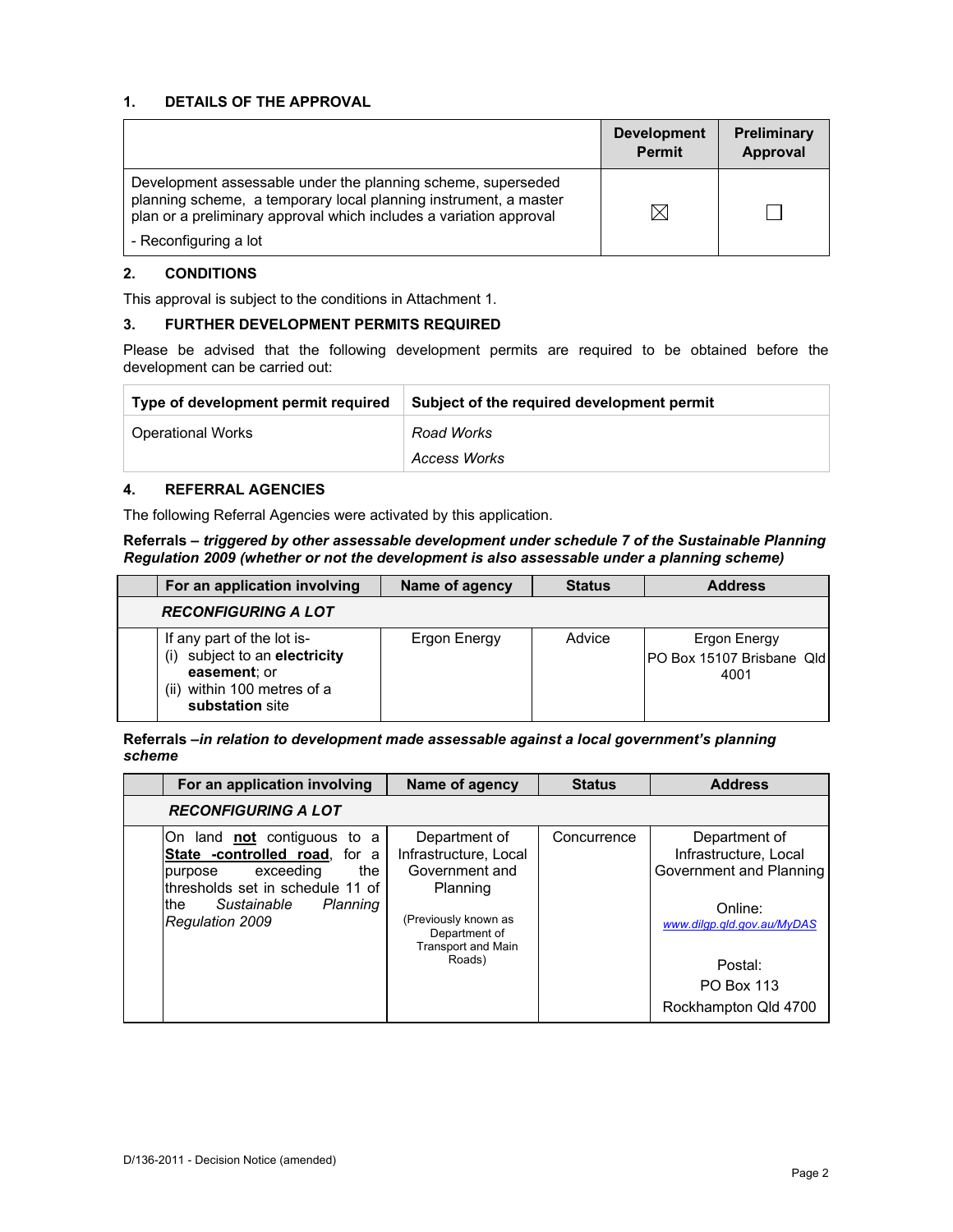### **5. THE APPROVED PLANS**

#### **The approved development must be completed and maintained generally in accordance with the approved drawings and documents:**

| <b>Plan/Document Name</b>                                                  | <b>Plan/Document Reference</b> | <u>Dated</u> |
|----------------------------------------------------------------------------|--------------------------------|--------------|
| Plan of Development Proposed Subdivision Lot 82 on<br>RN338 - Lots 500-507 | $4571A-PRO - Issue B$          | undated      |

#### **6. CURRENCY PERIOD FOR THE APPROVAL (s.85 of the Planning Act)**

This approval has a relevant period of eight (8) years and will lapse on 12 September 2020.

#### **7. STATEMENT OF REASONS**

| Description of the<br>development | The proposed development is for a Minor Change to a Development Permit<br>for Reconfiguring a Lot (two lots into eight lots)                                                                                                                                                                                                                                    |
|-----------------------------------|-----------------------------------------------------------------------------------------------------------------------------------------------------------------------------------------------------------------------------------------------------------------------------------------------------------------------------------------------------------------|
| <b>Reasons for Decision</b>       | a)<br>The proposed change is considered minor and will not compromise the<br>strategic framework in the Rockhampton Region Planning Scheme<br>2015;                                                                                                                                                                                                             |
|                                   | b)<br>Assessment of the development against the relevant zone purpose,<br>planning scheme codes and planning scheme policies demonstrates<br>that the proposed development will not cause significant adverse<br>impacts on the surrounding natural environment, built environment and<br>infrastructure, community facilities, or local character and amenity; |
|                                   | The proposed development does not compromise the relevant State<br>c)<br>Planning Policy; and                                                                                                                                                                                                                                                                   |
|                                   | d)<br>On balance, the application should be approved because the<br>circumstances favour Council exercising its discretion to approve the<br>application even though the development does not comply with an<br>aspect of the assessment benchmarks.                                                                                                            |
| <b>Assessment Benchmarks</b>      | The proposed development was assessed against the following assessment<br>benchmarks:                                                                                                                                                                                                                                                                           |
|                                   | Rural Zone Code;<br>$\bullet$                                                                                                                                                                                                                                                                                                                                   |
|                                   | Access, Parking and Transport Code;<br>٠                                                                                                                                                                                                                                                                                                                        |
|                                   | Bushfire Hazard Overlay Code;                                                                                                                                                                                                                                                                                                                                   |
|                                   | Filling and Excavation Code;<br>$\bullet$                                                                                                                                                                                                                                                                                                                       |
|                                   | Landscape Code;<br>٠                                                                                                                                                                                                                                                                                                                                            |
|                                   | Reconfiguring a Lot Code;<br>$\bullet$                                                                                                                                                                                                                                                                                                                          |
|                                   | Steep Land Overlay Code;<br>٠                                                                                                                                                                                                                                                                                                                                   |
|                                   | Stormwater Management Code; and<br>٠                                                                                                                                                                                                                                                                                                                            |
|                                   | Water and Sewer Code.                                                                                                                                                                                                                                                                                                                                           |
| <b>Matters prescribed by</b>      | The State Planning Policy - Part E;<br>(i)                                                                                                                                                                                                                                                                                                                      |
| regulation                        | The Central Queensland Regional Plan;<br>(ii)                                                                                                                                                                                                                                                                                                                   |
|                                   | (iii) The Rockhampton Region Planning Scheme 2015; and                                                                                                                                                                                                                                                                                                          |
|                                   | (iv) The common material, being the material submitted with the application.                                                                                                                                                                                                                                                                                    |
|                                   |                                                                                                                                                                                                                                                                                                                                                                 |

#### **8. RIGHTS OF APPEAL**

The rights of an applicant to appeal to a tribunal or the Planning and Environment Court against a decision about a development application are set out in chapter 6, part 1 of the *Planning Act 2016*. For particular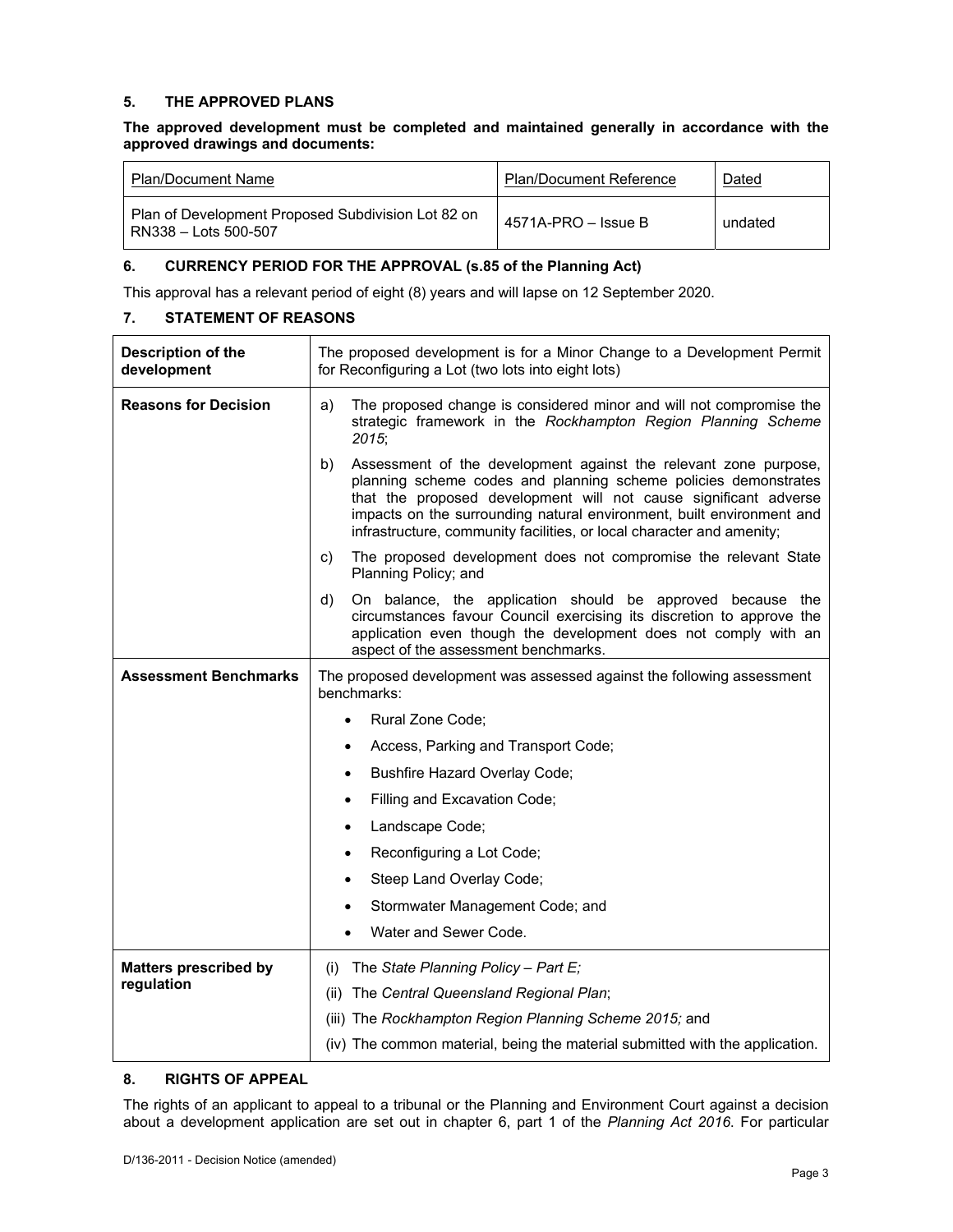applications, there may also be a right to make an application for a declaration by a tribunal (see chapter 6, part 2 of the *Planning Act 2016).*

#### *Appeal by an applicant*

An applicant for a development application may appeal to the Planning and Environment Court against the following:

- the refusal of all or part of the development application
- a provision of the development approval
- the decision to give a preliminary approval when a development permit was applied for
- a deemed refusal of the development application.

An applicant may also have a right to appeal to the Development tribunal. For more information, see schedule 1 of the *Planning Act 2016*.

The timeframes for starting an appeal in the Planning and Environment Court are set out in section 229 of the *Planning Act 2016*.

**Attachment 2** is an extract from the *Planning Act 2016* that sets down the applicant's appeal rights and the appeal rights of a submitter.

#### **9. WHEN THE DEVELOPMENT APPROVAL TAKES EFFECT**

This development approval takes effect:

From the time the decision notice is given – if there is no submitter and the applicant does not appeal the decision to the court.

Or

When the submitter's appeal period ends  $-$  if there is a submitter and the applicant does not appeal the decision to the court.

Or

Subject to the decision of the court, when the appeal is finally decided  $-$  if an appeal is made to the court.

#### **10. ORIGINAL DECISION ASSESSMENT MANAGER**

| <b>Cecil Barnard</b><br>Name:<br>Date: 19 September 2012<br><b>OPERATIONS MANAGER</b><br>DEVELOPMENT ASSESSMENT |
|-----------------------------------------------------------------------------------------------------------------|
|-----------------------------------------------------------------------------------------------------------------|

#### **11. ASSESSMENT MANAGER**

| Name: | Tarnya Fitzgibbon<br><b>COORDINATOR</b> | Signature: | Date: 23 January 2020 |
|-------|-----------------------------------------|------------|-----------------------|
|       | <b>DEVELOPMENT ASSESSMENT</b>           |            |                       |

C/C Department of State Development, Manufacturing, Infrastructure and Planning- RockhamptonSARA@dsdmip.qld.gov.au

#### **Attachment 1 – Conditions of the approval**

*Part 1* **–** *Conditions imposed by the assessment manager [Note: where a condition is imposed about infrastructure under Chapter 4 of the Planning Act 2016, the relevant provision of the Act under which this condition was imposed must be specified.]*

#### *Part 2 – Conditions required by the referral agency response*

**Attachment 2—Extract on appeal rights**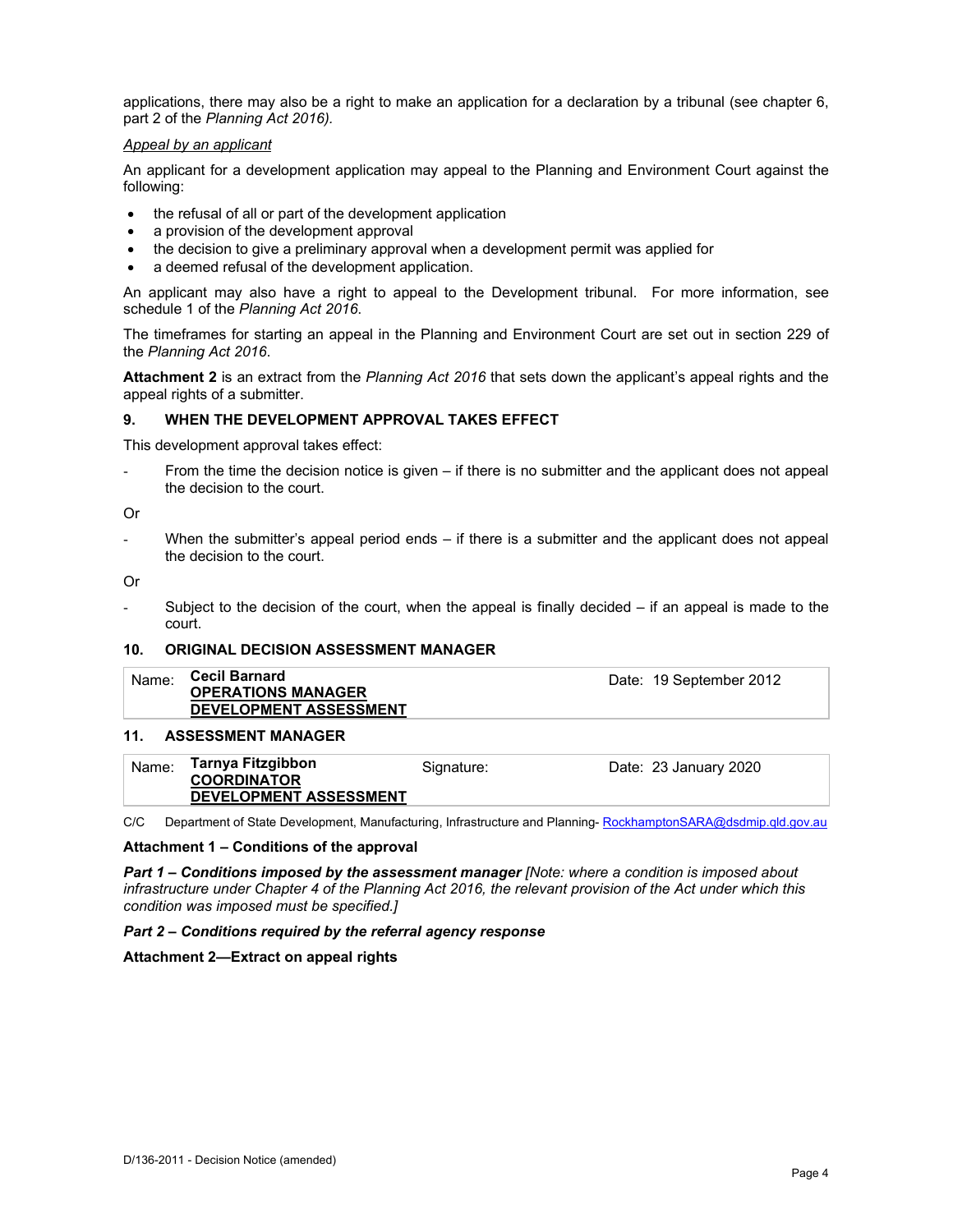

# **Attachment 1 – Part 1**

# **Rockhampton Regional Council Conditions**

*PLANNING ACT 2016*

# 1.0 ADMINISTRATION

- 1.1 The Developer is responsible for ensuring compliance with this approval and the Conditions of the approval by an employee, agent, contractor or invitee of the Developer.
- 1.2 Where these Conditions refer to "Council" in relation to requiring Council to approve or to be satisfied as to any matter, or conferring on the Council a function, power or discretion, that role of the Council may be fulfilled in whole or in part by a delegate appointed for that purpose by the Council.
- 1.3 All conditions of this approval must be undertaken and completed to the satisfaction of Council, at no cost to Council.
- 1.4 All conditions, works, or requirements of this approval must be undertaken and completed prior to the issue of the Compliance Certificate for the Survey Plan, unless otherwise stated.
- 1.5 Where applicable, infrastructure requirements of this approval must be contributed to the relevant authorities, at no cost to Council prior, to the issue of the Compliance Certificate for the Survey Plan, unless otherwise stated.
- 1.6 The following further Development Permits must be obtained prior to the commencement of any works associated with its purposes:
	- 1.6.1 Operational Works:
		- (i) Road Works; and
		- (ii) Access Works;
- 1.7 Unless otherwise stated, all works must be designed, constructed and maintained in accordance with the relevant Council policies, guidelines and standards.
- 1.8 All engineering drawings/specifications, design and construction works must comply with the requirements of the relevant *Australian Standards* and must be approved, supervised and certified by a Registered Professional Engineer of Queensland.
- 2.0 APPROVED PLANS AND DOCUMENTS
- 2.1 The approved development must be completed and maintained generally in accordance with the approved plans and documents, except where amended by the conditions of this permit:

| <b>Plan/Document Name</b>                                                  | Plan/Document<br>Reference | Dated   |
|----------------------------------------------------------------------------|----------------------------|---------|
| Plan of Development Proposed Subdivision<br>Lot 82 on RN338 - Lots 500-507 | $4571A-PRO - Issue B$      | undated |

- 2.2 Where there is any conflict between the conditions of this approval and the details shown on the approved plans and documents, the conditions of approval must prevail.
- 2.3 Where conditions require the above plans or documents to be amended, the revised document(s) must be submitted for approval by Council prior to the submission of a Development Application for Operational Works.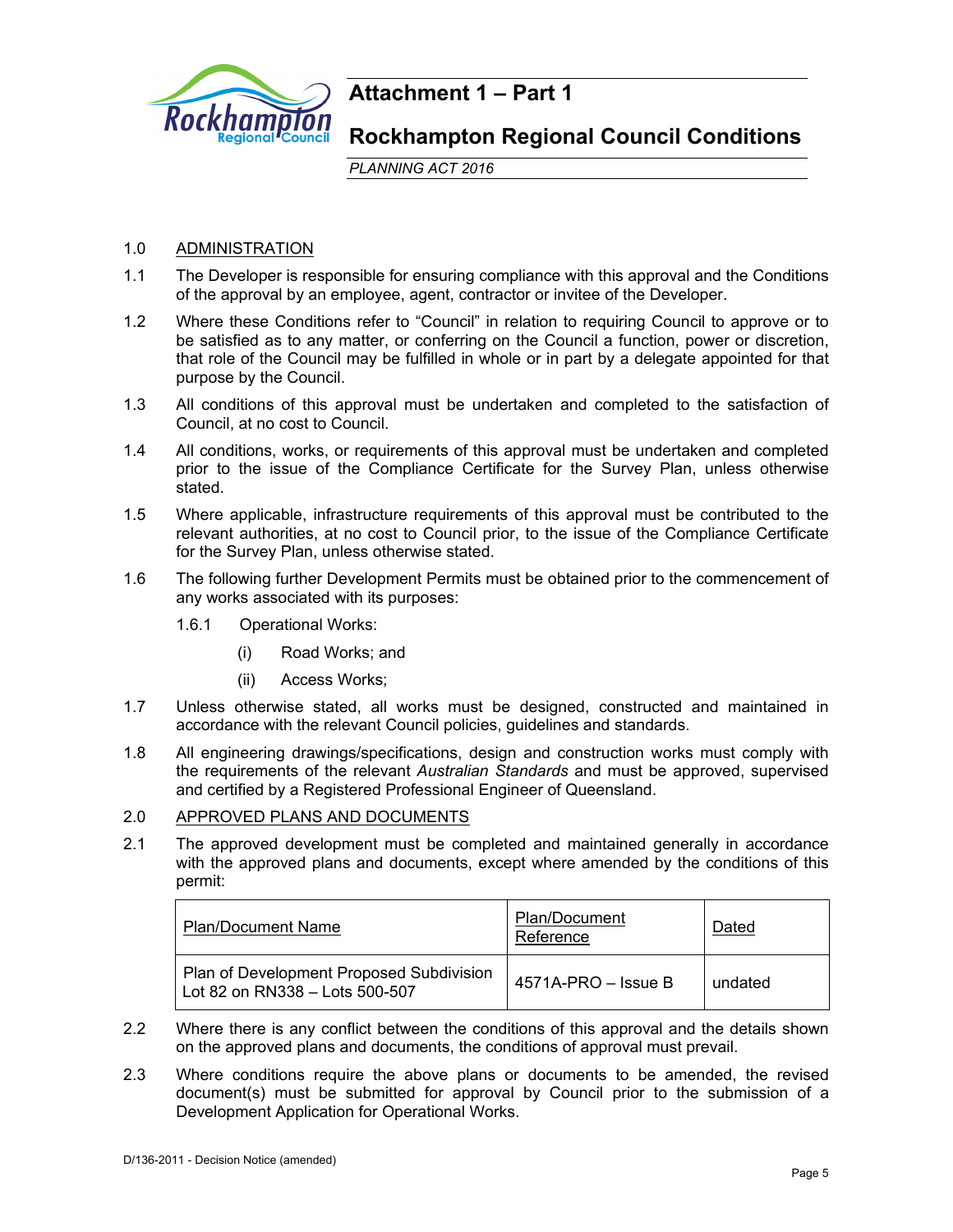# 3.0 STAGED DEVELOPMENT

- 3.1 This approval is for a development to be undertaken in two (2) discrete stages, namely:
	- 3.1.1 Stage One, comprising the boundary realignment between Lot 82 on RN338 and Lot 1944 on RAG4057 to follow the boundary of the existing road reserve (Golflinks Road); and
	- 3.1.2 Stage Two, comprising Lot 500, Lot 501, Lot 502, Lot 503, Lot 504, Lot 505, Lot 506 and Lot 507;

in accordance with the approved plan (refer to condition 2.1). The stages must be completed in chronological order or can be completed simultaneously.

3.2 Unless otherwise expressly stated, the conditions must be read as being applicable to all stages.

Note: No works are required for Stage One to occur.

- 4.0 ROAD WORKS
- 4.1 A Development Permit for Operational Works (road works) must be obtained prior to the commencement of any road works on the site.
- 4.2 All works must be designed and constructed in accordance with the approved plans (refer to condition 2.1), *Capricorn Municipal Development Guidelines*, relevant *Australian Standards* and the provisions of a Development Permit for Operational Works (road works).
- 4.3 Cooks Road must be extended to facilitate adequate frontage and access to Lots 500, 501, 502 and 503 in accordance with the requirements of the Mount Morgan Shire Planning Scheme.
- 4.4 Golflinks Road must be extended for the full frontage of Lots 504, 505, 506 and 507 in accordance with the road construction standards required under the Mount Morgan Shire Planning Scheme.
- 4.5 The owner must provide any necessary road reserve widening and/or re-alignment to facilitate a sixty (60) kilometre per hour speed environment on Golflinks Road.
- 4.6 Cooks Road and Golflinks Road must incorporate adequate turning facilities that can accommodate the manoeuvres associated with a standard heavy rigid truck.

#### 5.0 ACCESS

5.1 Rural addressing must be provided to each lot in accordance with Council's Local Law for Roads.

#### 6.0 SITE WORKS

- 6.1 Any application for a Development Permit for Operational Works (site works) must be accompanied by an earthworks' plan which clearly identifies the following:
	- 6.1.1 the location of cut and/or fill;
	- 6.1.2 the type of fill to be used and the manner in which it is to be compacted;
	- 6.1.3 the quantum of fill to be deposited or removed and finished cut and/or fill levels;
	- 6.1.4 details of any proposed access routes to the site which are intended to be used to transport fill to or from the site; and
	- 6.1.5 the maintenance of access roads to and from the site so that they are free of all cut and/or fill material and cleaned as necessary.
- 6.2 Site works must be constructed such that they do not, at any time, in any way restrict, impair or change the natural flow of runoff water, or cause a nuisance or worsening to adjoining properties or infrastructure.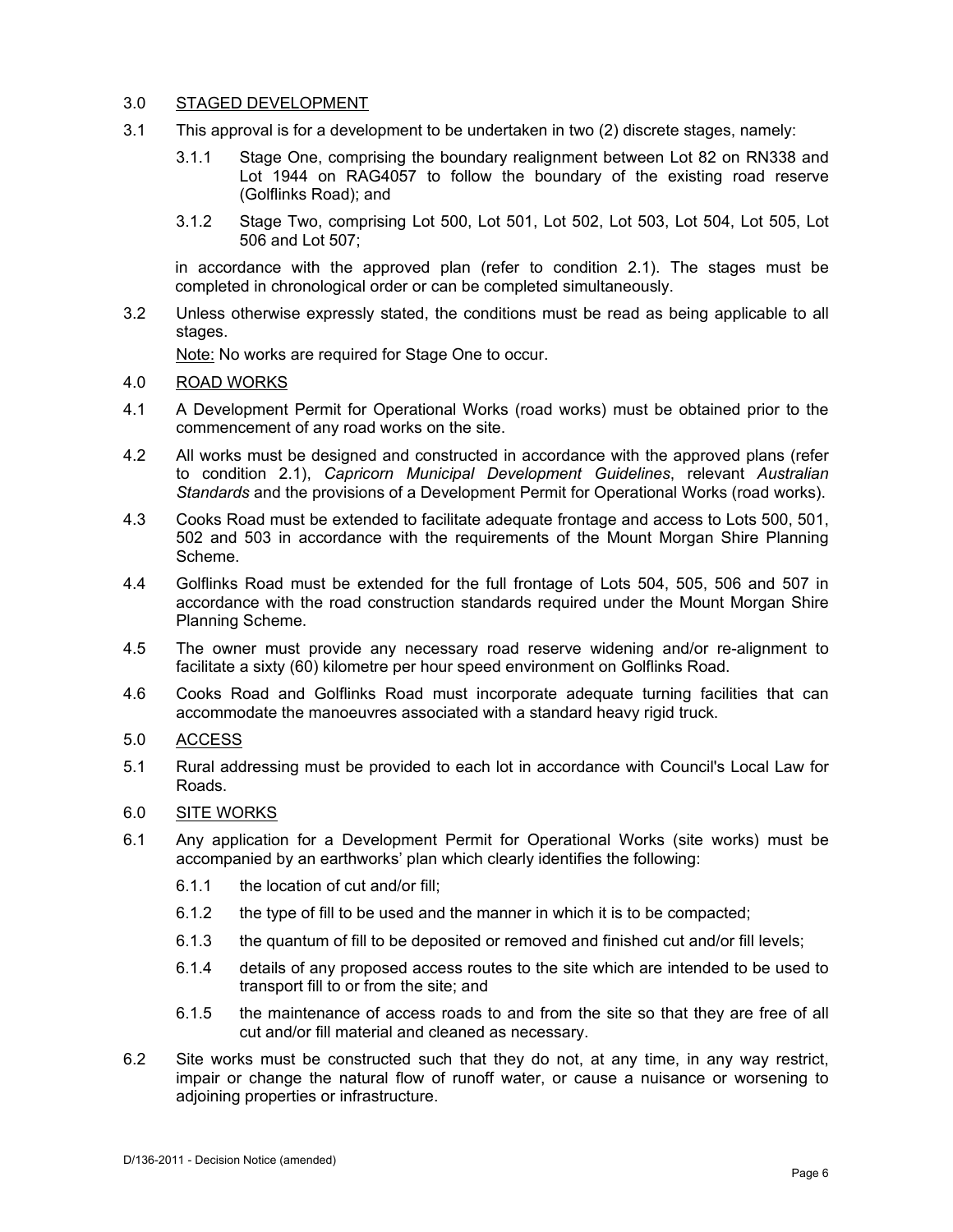# 7.0 ASSET MANAGEMENT

- 7.1 Any alteration necessary to electricity, telephone, water mains, sewerage mains, and/or public utility installations resulting from the development or in connection with the development, must be at full cost to the Developer.
- 7.2 Any damage to existing kerb and channel, pathway or roadway (including removal of concrete slurry from public land, pathway, roads, kerb and channel and stormwater gullies and drainage lines) which may occur during any works carried out in association with the approved development must be repaired. This must include the reinstatement of the existing traffic signs and pavement markings which may have been removed.
- 7.3 'As constructed' information pertaining to assets to be handed over to Council and those which may have an impact on Council's existing and future assets must be provided prior to the issue of the Compliance Certificate for the Survey Plan. This information must be provided in accordance with the Manual for Submission of Digital As Constructed Information.

# 8.0 ENVIRONMENTAL

- 8.1 Any application for a Development Permit for Operational Works must be accompanied by a detailed Bushfire Management Plan.
- 8.2 The Bushfire Management Plan approved as part of a Development Permit for Operational Works must be part of the contract documentation for the development works.
- 8.3 The maintenance of the fire management trail must be the responsibility of the owner of the land (developer) until the subdivision is accepted by Council as being 'off defects' whereupon it must be the responsibility of the relevant property owners. All future owners of the proposed lots must be advised by the developer in writing of their responsibility to comply with the requirements of the approved Bushfire Management Plan.
- 9.0 All future buildings on the proposed lots must be constructed in compliance with *Australian Standard AS2959 "Construction in Bushfire Prone Areas"* and the approved Bush Fire Management Plan. A property note to this effect will be entered against Lots 500, 501, 502, 503, 504, 505, 506 and 507.

#### 10.0 OPERATING PROCEDURES

10.1 All construction materials, waste, waste skips, machinery and contractors' vehicles must be located and stored or parked within the site. No storage of materials, parking of construction machinery or contractors' vehicles will be permitted in Cooks Road and Golflinks Road.

# ADVISORY NOTES

# NOTE 1. Aboriginal Cultural Heritage

It is advised that under *Section 23 of the Aboriginal Cultural Heritage Act*, a person who carries out an activity must take all reasonable and practicable measures to ensure the activity does not harm Aboriginal Cultural Heritage (the "cultural heritage duty of care"). Maximum penalties for breaching the duty of care are listed in the Aboriginal Cultural Heritage legislation. The information on Aboriginal Cultural Heritage is available on the Department of Environment and Heritage Protection website http://www.ehp.qld.gov.au

# NOTE 2. General Environmental Duty

General environmental duty under the *Environmental Protection Act* prohibits unlawful environmental nuisance caused by noise, aerosols, particles dust, ash, fumes, light, odour or smoke beyond the boundaries of the property during all stages of the development including earthworks, construction and operation.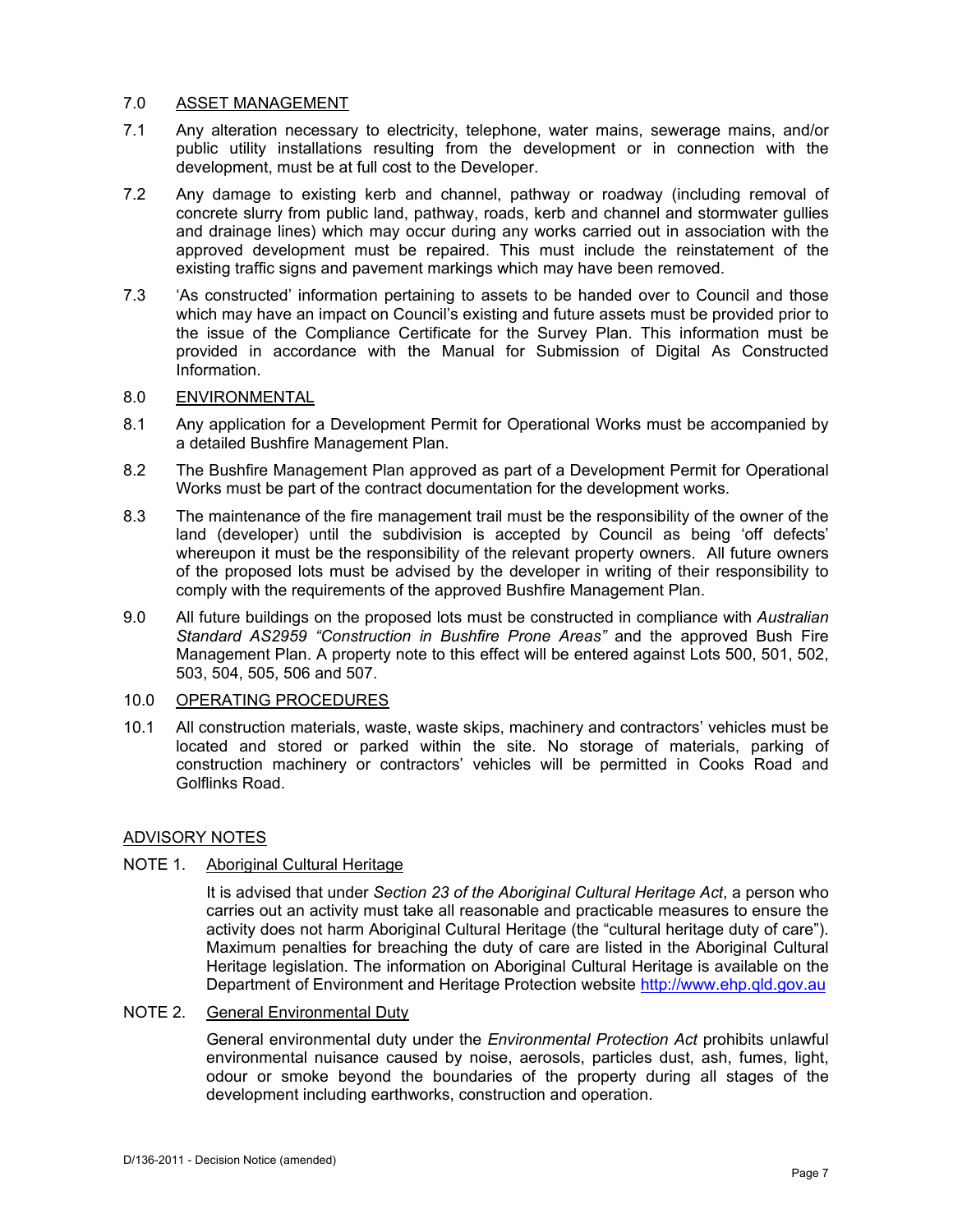#### NOTE 3. General Safety Of Public During Construction

The *Workplace Health and Safety Act* and *Manual of Uniform Traffic Control Devices* must be complied with in carrying out any construction works, and to ensure safe traffic control and safe public access in respect of works being constructed on a road.

#### NOTE 4. Provision for Sewer and Water services

Each lot must be provided with on site effluent disposal systems. All systems must comply with the *Queensland Plumbing and Wastewater Code*, *Australian Standard AS1547:2000* and Council Plumbing and Drainage Policies.

Sustainable Water sources including rainwater tanks, and a bore or small dam must be provided.

# NOTE 5. Property Notes

All future buildings on the proposed lots must be constructed in compliance with *Australian Standard, AS2959 "Construction in Bushfire Prone Areas"* and the approved Bushfire Management Plan.

# NOTE 6. Clearing within Road Reserve

An approval for Tree Clearing Permit, issued by the Department of Environment and Heritage Protection in addition to the Operational Works (road works) permit, will be required when constructing the new proposed road (Golflinks Road).

It is a requirement under the *Nature Conservation Legislation 1992* that an approved Tree Clearing Permit is obtained from Department of Environment and Heritage Protection, prior to any tree clearing activities that are to occur within Road Reserve that is under Council control.

# NOTE 7. Infrastructure Charges Notice

This application is subject to infrastructure charges in accordance with Council policies. The charges are presented on an Infrastructure Charges Notice.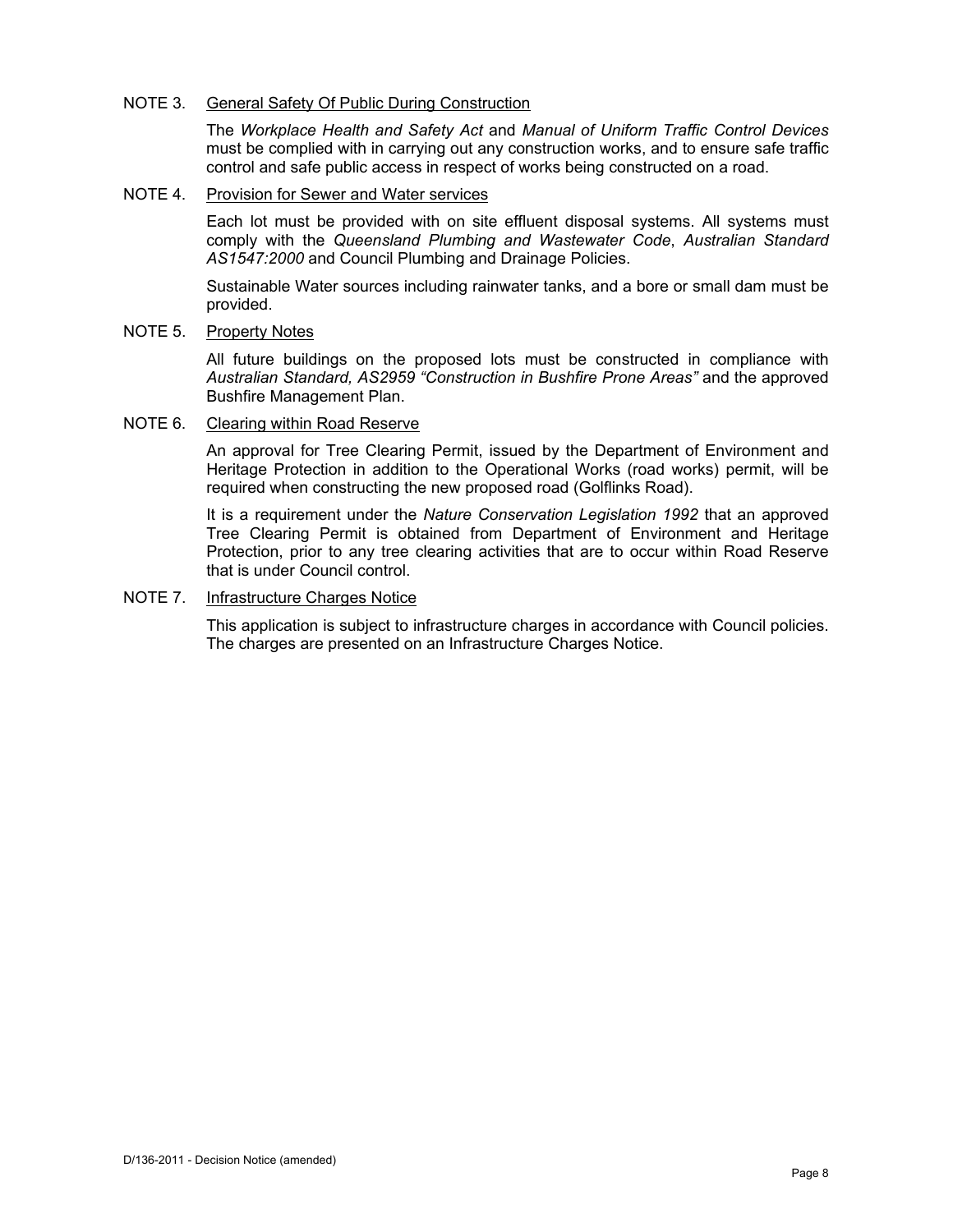

# **Attachment 1 – Part 2 Referral Agency Conditions – Department of Infrastructure, Local Government and Planning**

*PLANNING ACT 2016*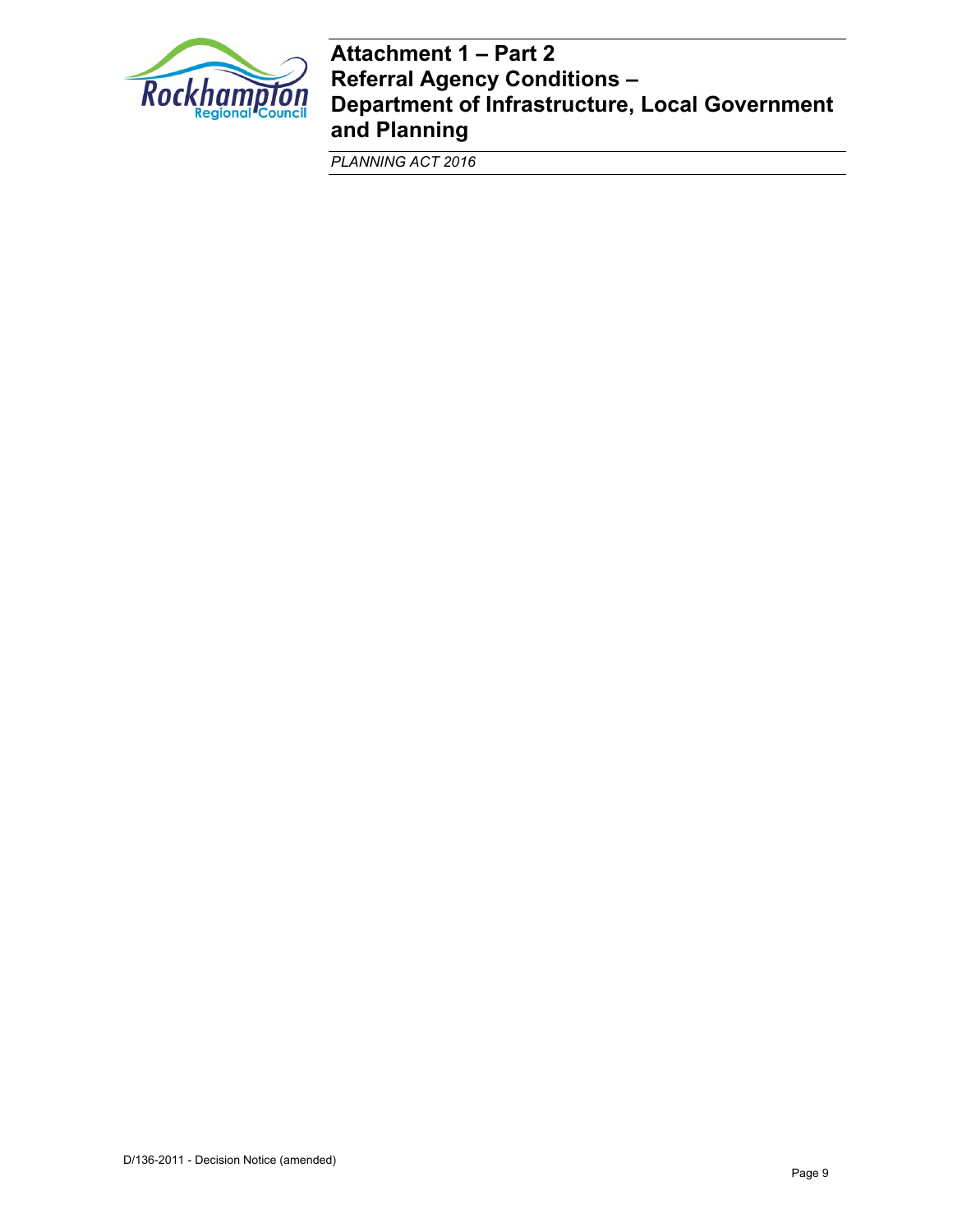

# **Attachment 2 - Appeal Rights**

*PLANNING ACT 2016*

The following is an extract from the *Planning Act 2016 (Chapter 6)* 

#### *Appeal rights*

#### *229 Appeals to tribunal or P&E Court*

- (1) Schedule 1 states—
	- (a) matters that may be appealed to— (i) either a tribunal or the P&E Court; or (ii) only a tribunal; or
		- (iii) only the P&E Court; and
	- (b) the person—
		- (i) who may appeal a matter (the **appellant**); and (ii) who is a respondent in an appeal of the matter; and (iii) who is a co-respondent in an appeal of the matter; and
		- (iv) who may elect to be a co-respondent in an appeal of the matter.
- (2) An appellant may start an appeal within the appeal period.
- (3) The **appeal period** is—
	- (a) for an appeal by a building advisory agency—10 business days after a decision notice for the decision is given to the agency or
	- (b) for an appeal against a deemed refusal—at any time after the deemed refusal happens; or
	- (c) for an appeal against a decision of the Minister, under chapter 7, part 4, to register premises or to renew the registration of premises—20 business days after a notice is published under section 269(3)(a) or (4); or
	- (d) for an appeal against an infrastructure charges notice— 20 business days after the infrastructure charges notice is given to the person; or
	- (e) for an appeal about a deemed approval of a development application for which a decision notice has not been given—30 business days after the applicant gives the deemed approval notice to the assessment manager; or
	- (f) for any other appeal—20 business days after a notice of the decision for the matter, including an enforcement notice, is given to the person.
	- Note—
		- See the P&E Court Act for the court's power to extend the appeal period.
- (4) Each respondent and co-respondent for an appeal may be heard in the appeal.
- (5) If an appeal is only about a referral agency's response, the assessment manager may apply to the tribunal or P&E Court to withdraw from the appeal.
- (6) To remove any doubt, it is declared that an appeal against an infrastructure charges notice must not be about—
	- (a) the adopted charge itself; or
	- (b) for a decision about an offset or refund—
		- (i) the establishment cost of trunk infrastructure identified in a LGIP; or
	- (ii) the cost of infrastructure decided using the method included in the local government's charges resolution.

#### **230 Notice of appeal**

- (1) An appellant starts an appeal by lodging, with the registrar of the tribunal or P&E Court, a notice of appeal that— (a) is in the approved form; and
	- (b) succinctly states the grounds of the appeal.
- (2) The notice of appeal must be accompanied by the required fee.
- (3) The appellant or, for an appeal to a tribunal, the registrar must, within the service period, give a copy of the notice of appeal to—
	- (a) the respondent for the appeal; and
	- (b) each co-respondent for the appeal; and
- (c) for an appeal about a development application under schedule 1, table 1, item 1—each principal submitter for the development application; and
- (d) for an appeal about a change application under schedule 1, table 1, item 2—each principal submitter for the change application; and
- (e) each person who may elect to become a co-respondent for the appeal, other than an eligible submitter who is not a principal submitter in an appeal under paragraph (c) or (d); and
- (f) for an appeal to the P&E Court—the chief executive; and
- (g) for an appeal to a tribunal under another Act—any other
- person who the registrar considers appropriate.
- (4) The **service period** is—
	- (a) if a submitter or advice agency started the appeal in the P&E Court—2 business days after the appeal is started; or
	- (b) otherwise—10 business days after the appeal is started.
- (5) A notice of appeal given to a person who may elect to be a co-respondent must state the effect of subsection
- (6) A person elects to be a co-respondent by filing a notice of election, in the approved form, within 10 business days after the notice of appeal is given to the person*.*

#### **231 Other appeals**

- (1) Subject to this chapter, schedule 1 and the P&E Court Act, unless the Supreme Court decides a decision or other matter under this Act is affected by jurisdictional error, the decision or matter is non-appealable.
- (2) The Judicial Review Act 1991, part 5 applies to the decision or matter to the extent it is affected by jurisdictional error.
- (3) A person who, but for subsection (1) could have made an application under the Judicial Review Act 1991 in relation to the decision or matter, may apply under part 4 of that Act for a statement of reasons in relation to the decision or matter.
- (4) In this section— **decision** includes—
	- (a) conduct engaged in for the purpose of making a decision; and
	- (b) other conduct that relates to the making of a decision; and
	- (c) the making of a decision or the failure to make a decision; and
	- (d) a purported decision; and
	- (e) a deemed refusal.
- **non-appealable**, for a decision or matter, means the decision or matter—
	- (a) is final and conclusive; and
	- (b) may not be challenged, appealed against, reviewed, quashed, set aside or called into question in any other way under the Judicial Review Act 1991 or otherwise, whether by the Supreme Court, another court, a tribunal or another entity; and
	- (c) is not subject to any declaratory, injunctive or other order of the Supreme Court, another court, a tribunal or another entity on any ground.

#### **232 Rules of the P&E Court**

- (1) A person who is appealing to the P&E Court must comply with the rules of the court that apply to the appeal.
- (2) However, the P&E Court may hear and decide an appeal even if the person has not complied with rules of the P&E Court.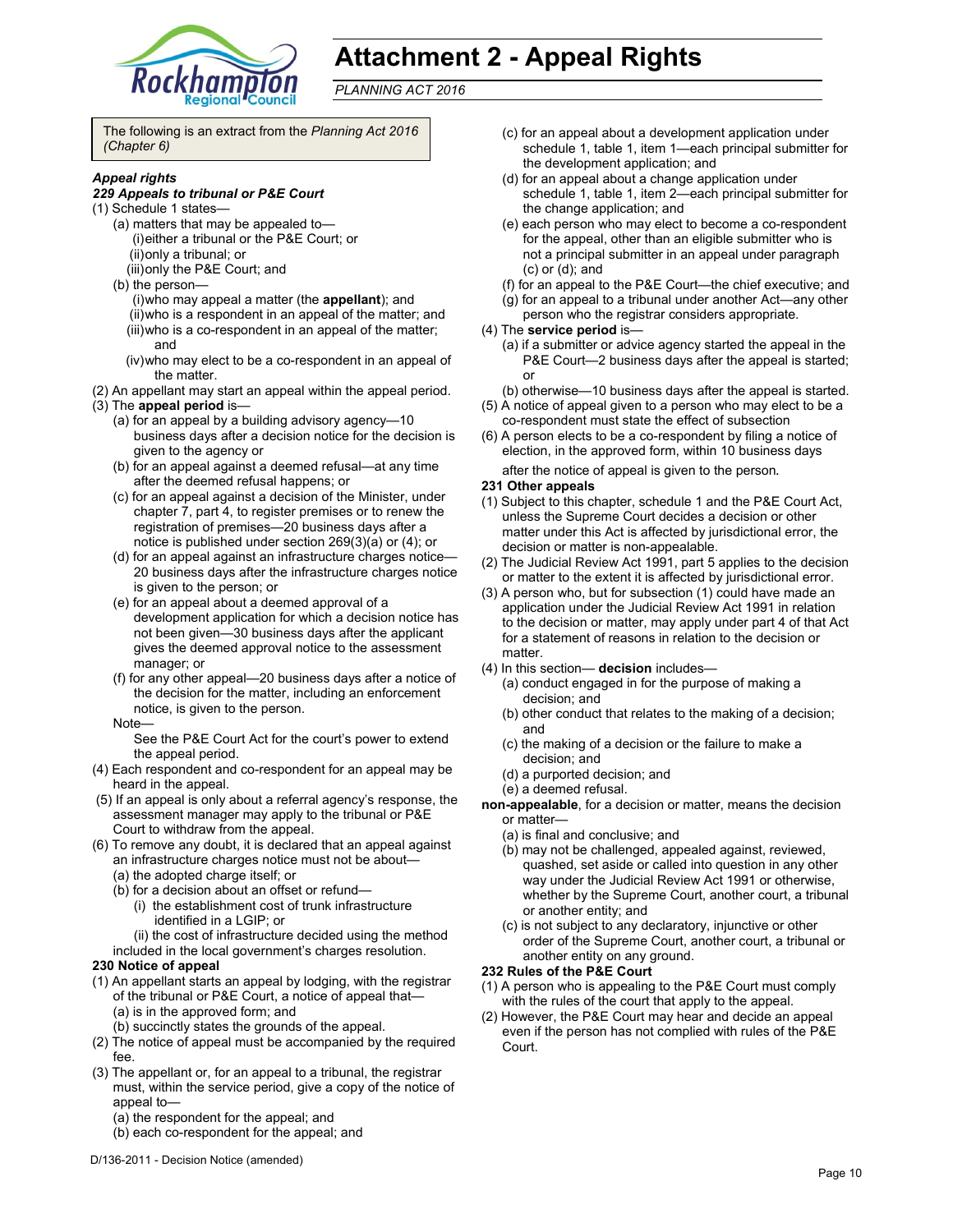

# **Appeal Rights**

*PLANNING ACT 2016*

# **Schedule 1**

#### **Appeals section 229 1 Appeal rights and parties to appeals**

- (1) Table 1 states the matters that may be appealed to—(a) the P&E court; or (b) a tribunal.
- (2) However, table 1 applies to a tribunal only if the matter involves—
	- (a) the refusal, or deemed refusal of a development application, for—
	- (i) a material change of use for a classified building; or
	- (ii) operational work associated with building work, a retaining wall, or a tennis court; or
	- (b) a provision of a development approval for—
	- (i) a material change of use for a classified building; or
- (ii) operational work associated with building work, a retaining wall, or a tennis court; or
	- (c) if a development permit was applied for—the decision to give a preliminary approval for—
		- (i) a material change of use for a classified building; or
		- (ii) operational work associated with building work, a retaining wall, or a tennis court; or
	- (d) a development condition if—
		- (i) the development approval is only for a material change of use that involves the use of a building classified under the Building Code as a class 2 building; and
		- (ii) the building is, or is proposed to be, not more than 3 storeys; and
		- (iii) the proposed development is for not more than 60 sole-occupancy units; or
	- (e) a decision for, or a deemed refusal of, an extension application for a development approval that is only for a material change of use of a classified building; or
	- (f) a decision for, or a deemed refusal of, a change application for a development approval that is only for a material change of use of a classified building; or
	- (g) a matter under this Act, to the extent the matter relates to—
		- (i) the Building Act, other than a matter under that Act that may or must be decided by the Queensland Building and Construction Commission; or
		- (ii) the Plumbing and Drainage Act, part 4 or 5; or
	- (h) a decision to give an enforcement notice in relation to a matter under paragraphs (a) to (g); or
	- (i) a decision to give an infrastructure charges notice; or
	- (j) the refusal, or deemed refusal, of a conversion application; or
	- (k) a matter that, under another Act, may be appealed to the tribunal; or
	- (l) a matter prescribed by regulation.
- (3) Also, table 1 does not apply to a tribunal if the matter
- involves—
	- (a) for a matter in subsection  $(2)(a)$  to  $(d)$ 
		- (i) a development approval for which the development application required impact assessment; and
		- (ii) a development approval in relation to which the assessment manager received a properly made submission for the development application; or
	- (b) a provision of a development approval about the identification or inclusion, under a variation approval, of a matter for the development.
- (4) Table 2 states the matters that may be appealed only to the P&E Court.
- (5) Table 3 states the matters that may be appealed only to the tribunal.
- (6) In each table—
	- (a) column 1 states the appellant in the appeal; and
	- (b) column 2 states the respondent in the appeal; and
	- (c) column 3 states the co-respondent (if any) in the appeal; and
	- (d) column 4 states the co-respondents by election (if any) in the appeal.
- (7) If the chief executive receives a notice of appeal under section 230(3)(f), the chief executive may elect to be a corespondent in the appeal.

| Table 1<br>Appeals to the P&E Court and, for certain matters, to a tribunal |                                                                                                                                                                                   |                                                                                          |                                                                                   |
|-----------------------------------------------------------------------------|-----------------------------------------------------------------------------------------------------------------------------------------------------------------------------------|------------------------------------------------------------------------------------------|-----------------------------------------------------------------------------------|
| 1. Development applications<br>An appeal may be made against-               | (a) the refusal of all or part of the development application; or<br>(b) the deemed refusal of the development application; or<br>(c) a provision of the development approval; or | (d) if a development permit was applied for-the decision to give a preliminary approval. |                                                                                   |
| Column 1                                                                    | Column 2                                                                                                                                                                          | Column 3                                                                                 | Column 4                                                                          |
| Appellant                                                                   | Respondent                                                                                                                                                                        | Co-respondent<br>$(if$ any)                                                              | Co-respondent by election<br>$(if$ any)                                           |
| The applicant                                                               | The assessment<br>manager                                                                                                                                                         | If the appeal is about<br>a concurrence<br>agency's referral                             | 1 A concurrence agency that is<br>not a co-respondent<br>2 If a chosen Assessment |

response—the

manager is the respondent-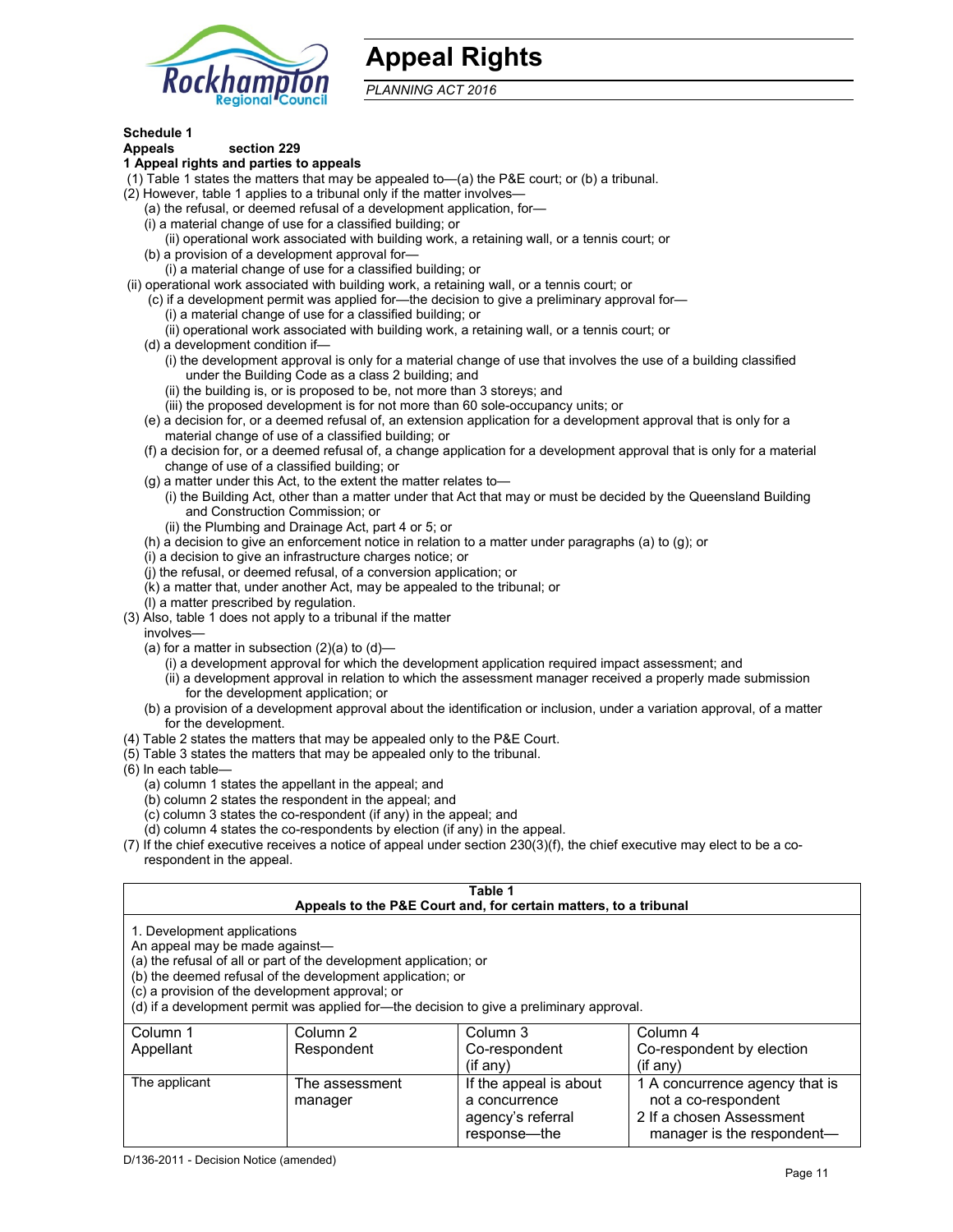| Table 1<br>Appeals to the P&E Court and, for certain matters, to a tribunal                                                                                                                                                                                                                                                                                                                                                                                                                                                                                                                                                                                                                                                                                                                                                                                                                                                                            |                                   |                                                                 |                                                                                                                                                                                                                                                                                                                                                 |  |
|--------------------------------------------------------------------------------------------------------------------------------------------------------------------------------------------------------------------------------------------------------------------------------------------------------------------------------------------------------------------------------------------------------------------------------------------------------------------------------------------------------------------------------------------------------------------------------------------------------------------------------------------------------------------------------------------------------------------------------------------------------------------------------------------------------------------------------------------------------------------------------------------------------------------------------------------------------|-----------------------------------|-----------------------------------------------------------------|-------------------------------------------------------------------------------------------------------------------------------------------------------------------------------------------------------------------------------------------------------------------------------------------------------------------------------------------------|--|
|                                                                                                                                                                                                                                                                                                                                                                                                                                                                                                                                                                                                                                                                                                                                                                                                                                                                                                                                                        |                                   | concurrence agency                                              | the prescribed assessment<br>manager<br>3 Any eligible advice agency for<br>the application<br>4 Any eligible submitter for the<br>application                                                                                                                                                                                                  |  |
| 2. Change applications<br>An appeal may be made against-<br>(a) a responsible entity's decision for a change application, other than a decision made by the P&E court; or<br>(b) a deemed refusal of a change application.                                                                                                                                                                                                                                                                                                                                                                                                                                                                                                                                                                                                                                                                                                                             |                                   |                                                                 |                                                                                                                                                                                                                                                                                                                                                 |  |
| Column 1<br>Appellant                                                                                                                                                                                                                                                                                                                                                                                                                                                                                                                                                                                                                                                                                                                                                                                                                                                                                                                                  | Column <sub>2</sub><br>Respondent | Column 3<br>Co-respondent<br>(if any)                           | Column 4<br>Co-respondent by election<br>(if any)                                                                                                                                                                                                                                                                                               |  |
| 1 The applicant<br>2 If the responsible<br>entity is the<br>assessment<br>manager-an<br>affected entity that<br>gave a pre-request<br>notice or response<br>notice                                                                                                                                                                                                                                                                                                                                                                                                                                                                                                                                                                                                                                                                                                                                                                                     | The responsible<br>entity         | If an affected entity<br>starts the appeal-the<br>applicant     | 1 A concurrence agency for the<br>development application<br>2 If a chosen assessment<br>manager is the respondent-<br>the prescribed assessment<br>manager<br>3 A private certifier for the<br>development application<br>4 Any eligible advice agency for<br>the change application<br>5 Any eligible submitter for the<br>change application |  |
| 3. Extension applications<br>An appeal may be made against-<br>(a) the assessment manager's decision about an extension application; or<br>(b) a deemed refusal of an extension application.                                                                                                                                                                                                                                                                                                                                                                                                                                                                                                                                                                                                                                                                                                                                                           |                                   |                                                                 |                                                                                                                                                                                                                                                                                                                                                 |  |
| Column 1<br>Appellant                                                                                                                                                                                                                                                                                                                                                                                                                                                                                                                                                                                                                                                                                                                                                                                                                                                                                                                                  | Column <sub>2</sub><br>Respondent | Column 3<br>Co-respondent<br>(if any)                           | Column 4<br>Co-respondent by election<br>$(if$ any)                                                                                                                                                                                                                                                                                             |  |
| 1 The applicant<br>1<br>For a matter other<br>2<br>than a deemed<br>refusal of an<br>extension<br>application $-$ a<br>concurrence<br>agency, other than<br>the chief executive,<br>for the application                                                                                                                                                                                                                                                                                                                                                                                                                                                                                                                                                                                                                                                                                                                                                | The assessment<br>manager         | If a concurrence<br>agency starts the<br>appeal - the applicant | If a chosen assessment<br>manager is the respondent - the<br>prescribed assessment manager                                                                                                                                                                                                                                                      |  |
| 4. Infrastructure charges notices<br>An appeal may be made against an infrastructure charges notice on 1 or more of the following grounds<br>a) The notice involved an error relating to $-$<br>(i) The application of the relevant adopted charge; or<br>Examples of errors in applying an adopted charge -<br>The incorrect application of gross floor area for a non-residential development<br>Applying an incorrect 'use category', under a regulation, to the development<br>The working out of extra demands, for section 120; or<br>(i)<br>An offset or refund; or<br>(ii)<br>b) The was no decision about an offset or refund; or<br>c) If the infrastructure charges notice states a refund will be given - the timing for giving the refund; or<br>d) The amount of the charge is so unreasonable that no reasonable relevant local government could have<br>imposed the amount.<br>Column 3<br>Column 1<br>Column <sub>2</sub><br>Column 4 |                                   |                                                                 |                                                                                                                                                                                                                                                                                                                                                 |  |
| Appellant                                                                                                                                                                                                                                                                                                                                                                                                                                                                                                                                                                                                                                                                                                                                                                                                                                                                                                                                              | Respondent                        | Co-respondent                                                   | Co-respondent by election                                                                                                                                                                                                                                                                                                                       |  |

D/136-2011 - Decision Notice (amended)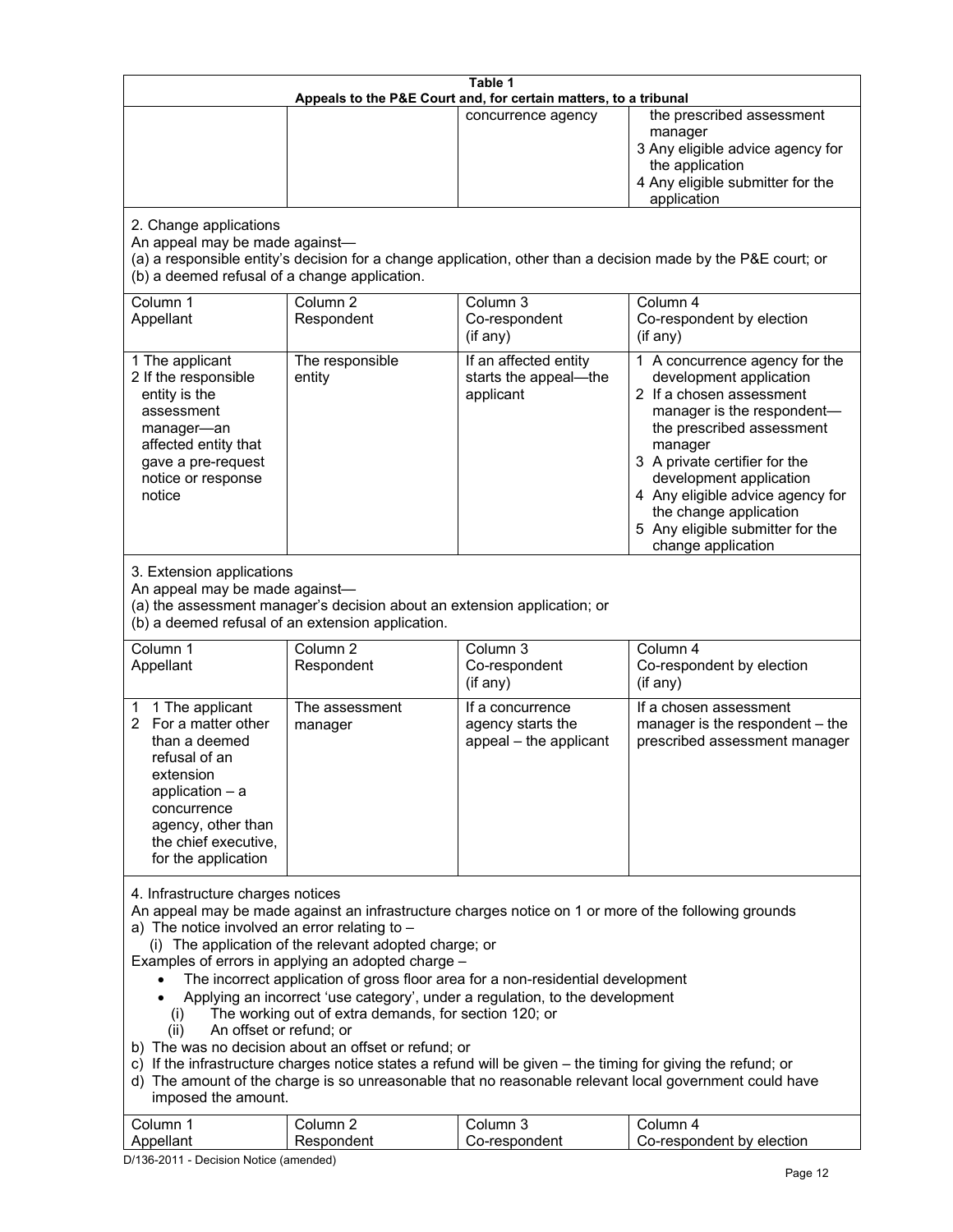| Table 1<br>Appeals to the P&E Court and, for certain matters, to a tribunal                                                                                                                                                                                                                                                                     |                                                                                                                            |                                                                                                                         |                                                                                                                                                                            |  |
|-------------------------------------------------------------------------------------------------------------------------------------------------------------------------------------------------------------------------------------------------------------------------------------------------------------------------------------------------|----------------------------------------------------------------------------------------------------------------------------|-------------------------------------------------------------------------------------------------------------------------|----------------------------------------------------------------------------------------------------------------------------------------------------------------------------|--|
|                                                                                                                                                                                                                                                                                                                                                 |                                                                                                                            | (if any)                                                                                                                | (if any)                                                                                                                                                                   |  |
| The person given the<br>Infrastructure charges<br>notice                                                                                                                                                                                                                                                                                        | The local government<br>that gave the<br>infrastructure charges<br>notice                                                  | $\blacksquare$                                                                                                          | $\overline{\phantom{a}}$                                                                                                                                                   |  |
| 5. Conversion applications<br>An appeal may be made against-<br>(a) the refusal of a conversion application; or<br>(b) a deemed refusal of a conversion application.                                                                                                                                                                            |                                                                                                                            |                                                                                                                         |                                                                                                                                                                            |  |
| Column 1<br>Appellant                                                                                                                                                                                                                                                                                                                           | Column <sub>2</sub><br>Respondent                                                                                          | Column <sub>3</sub><br>Co-respondent<br>(if any)                                                                        | Column 4<br>Co-respondent by election<br>(if any)                                                                                                                          |  |
| The applicant                                                                                                                                                                                                                                                                                                                                   | The local government<br>to which the conversion<br>application was made                                                    |                                                                                                                         |                                                                                                                                                                            |  |
| 6. Enforcement notices                                                                                                                                                                                                                                                                                                                          | An appeal may be made against the decision to give an enforcement notice.                                                  |                                                                                                                         |                                                                                                                                                                            |  |
| Column 1<br>Appellant                                                                                                                                                                                                                                                                                                                           | Column 2<br>Respondent                                                                                                     | Column 3<br>Co-respondent<br>(if any)                                                                                   | Column 4<br>Co-respondent by election<br>(if any)                                                                                                                          |  |
| The person given the<br>enforcement notice                                                                                                                                                                                                                                                                                                      | The enforcement<br>authority                                                                                               |                                                                                                                         | If the enforcement authority is<br>not the local government for<br>the premises in relation to which<br>the offence is alleged to have<br>happened-the local<br>government |  |
|                                                                                                                                                                                                                                                                                                                                                 |                                                                                                                            | Table 2                                                                                                                 |                                                                                                                                                                            |  |
|                                                                                                                                                                                                                                                                                                                                                 |                                                                                                                            | Appeals to the P&E Court only                                                                                           |                                                                                                                                                                            |  |
| 1. Appeals from tribunal<br>An appeal may be made against a decision of a tribunal, other than a decision under<br>section 252, on the ground of-<br>(a) an error or mistake in law on the part of the tribunal; or<br>(b) jurisdictional error.                                                                                                |                                                                                                                            |                                                                                                                         |                                                                                                                                                                            |  |
| Column 1<br>Appellant                                                                                                                                                                                                                                                                                                                           | Column 2<br>Respondent                                                                                                     | Column 3<br>Co-respondent<br>(if any)                                                                                   | Column 4<br>Co-respondent by election<br>(if any)                                                                                                                          |  |
| A party to the<br>proceedings for the<br>decision                                                                                                                                                                                                                                                                                               | The other party to the<br>proceedings for the<br>decision                                                                  |                                                                                                                         |                                                                                                                                                                            |  |
| 2. Eligible submitter appeals<br>An appeal may be made against the decision to give a development approval, or an approval for a change<br>application, to the extent that the decision relates to-<br>(a) any part of the development application for the development approval that required impact assessment; or<br>(b) a variation request. |                                                                                                                            |                                                                                                                         |                                                                                                                                                                            |  |
| Column 1<br>Appellant                                                                                                                                                                                                                                                                                                                           | Column <sub>2</sub><br>Respondent                                                                                          | Column 3<br>Co-respondent<br>(if any)                                                                                   | Column 4<br>Co-respondent by election<br>(if any)                                                                                                                          |  |
| 1 For a development<br>application-an<br>eligible submitter for<br>the development<br>application<br>2 For a change<br>application-an<br>eligible submitter for                                                                                                                                                                                 | 1 For a development<br>application-the<br>assessment<br>manager<br>2 For a change<br>application-the<br>responsible entity | 1 The applicant<br>2 If the appeal is about<br>a concurrence<br>agency's referral<br>response-the<br>concurrence agency | Another eligible<br>submitter for the<br>application                                                                                                                       |  |

D/136-2011 - Decision Notice (amended)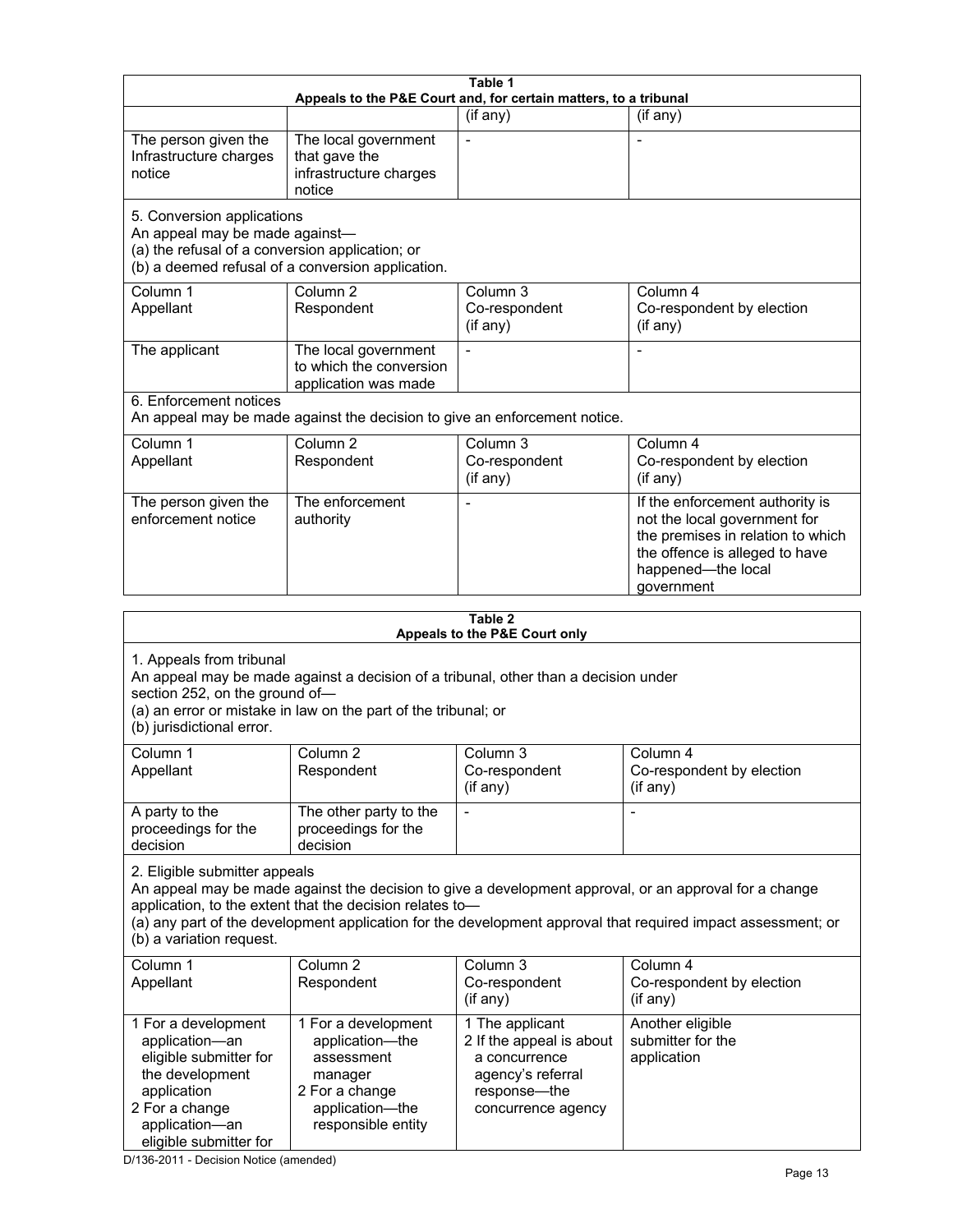| Table 2<br>Appeals to the P&E Court only                                                                                                                                                                                                                                                                                                                                                                           |                                                                                                                            |                                                                                                                         |                                                                                        |  |
|--------------------------------------------------------------------------------------------------------------------------------------------------------------------------------------------------------------------------------------------------------------------------------------------------------------------------------------------------------------------------------------------------------------------|----------------------------------------------------------------------------------------------------------------------------|-------------------------------------------------------------------------------------------------------------------------|----------------------------------------------------------------------------------------|--|
| the change<br>application                                                                                                                                                                                                                                                                                                                                                                                          |                                                                                                                            |                                                                                                                         |                                                                                        |  |
| 3. Eligible submitter and eligible advice agency appeals<br>An appeal may be made against a provision of a development approval, or failure to<br>include a provision in the development approval, to the extent the matter relates to-<br>(a) any part of the development application or the change application, for the development approval, that<br>required impact assessment; or<br>(b) a variation request. |                                                                                                                            |                                                                                                                         |                                                                                        |  |
| Column 1<br>Appellant                                                                                                                                                                                                                                                                                                                                                                                              | Column <sub>2</sub><br>Respondent                                                                                          | Column 3<br>Co-respondent<br>(if any)                                                                                   | Column 4<br>Co-respondent by election<br>(if any)                                      |  |
| 1 For a development<br>application-an<br>eligible submitter for<br>the development<br>application<br>2 For a change<br>application-an<br>eligible submitter for<br>the change<br>application<br>3 An eligible advice<br>agency for the<br>development<br>application or change<br>application                                                                                                                      | 1 For a development<br>application-the<br>assessment<br>manager<br>2 For a change<br>application-the<br>responsible entity | 1 The applicant<br>2 If the appeal is about<br>a concurrence<br>agency's referral<br>response-the<br>concurrence agency | Another eligible submitter for the<br>application                                      |  |
| 4. Compensation claims<br>An appeal may be made against-<br>(a) a decision under section 32 about a compensation claim; or<br>(b) a decision under section 265 about a claim for compensation; or<br>(c) a deemed refusal of a claim under paragraph (a) or (b).                                                                                                                                                   |                                                                                                                            |                                                                                                                         |                                                                                        |  |
| Column 1<br>Appellant                                                                                                                                                                                                                                                                                                                                                                                              | Column <sub>2</sub><br>Respondent                                                                                          | Column $3$<br>Co-respondent<br>(if any)                                                                                 | Column 4<br>Co-respondent by election<br>(if any)                                      |  |
| A person dissatisfied<br>with the decision                                                                                                                                                                                                                                                                                                                                                                         | The local<br>government to which<br>the claim was made                                                                     |                                                                                                                         |                                                                                        |  |
| 5. Registered premises<br>An appeal may be made against a decision of the Minister under chapter 7, part 4.                                                                                                                                                                                                                                                                                                        |                                                                                                                            |                                                                                                                         |                                                                                        |  |
| Column 1<br>Appellant                                                                                                                                                                                                                                                                                                                                                                                              | Column <sub>2</sub><br>Respondent                                                                                          | Column 3<br>Co-respondent<br>(if any)                                                                                   | Column 4<br>Co-respondent by election<br>(if any)                                      |  |
| 1 A person given a<br>decision notice about<br>the decision<br>2 If the decision is to<br>register premises or<br>renew the<br>registration of<br>premises-an owner<br>or occupier of<br>premises in the<br>affected area for the<br>registered premises<br>who is dissatisfied<br>with the decision                                                                                                               | The Minister                                                                                                               |                                                                                                                         | If an owner or occupier starts the<br>appeal - the owner of the<br>registered premises |  |